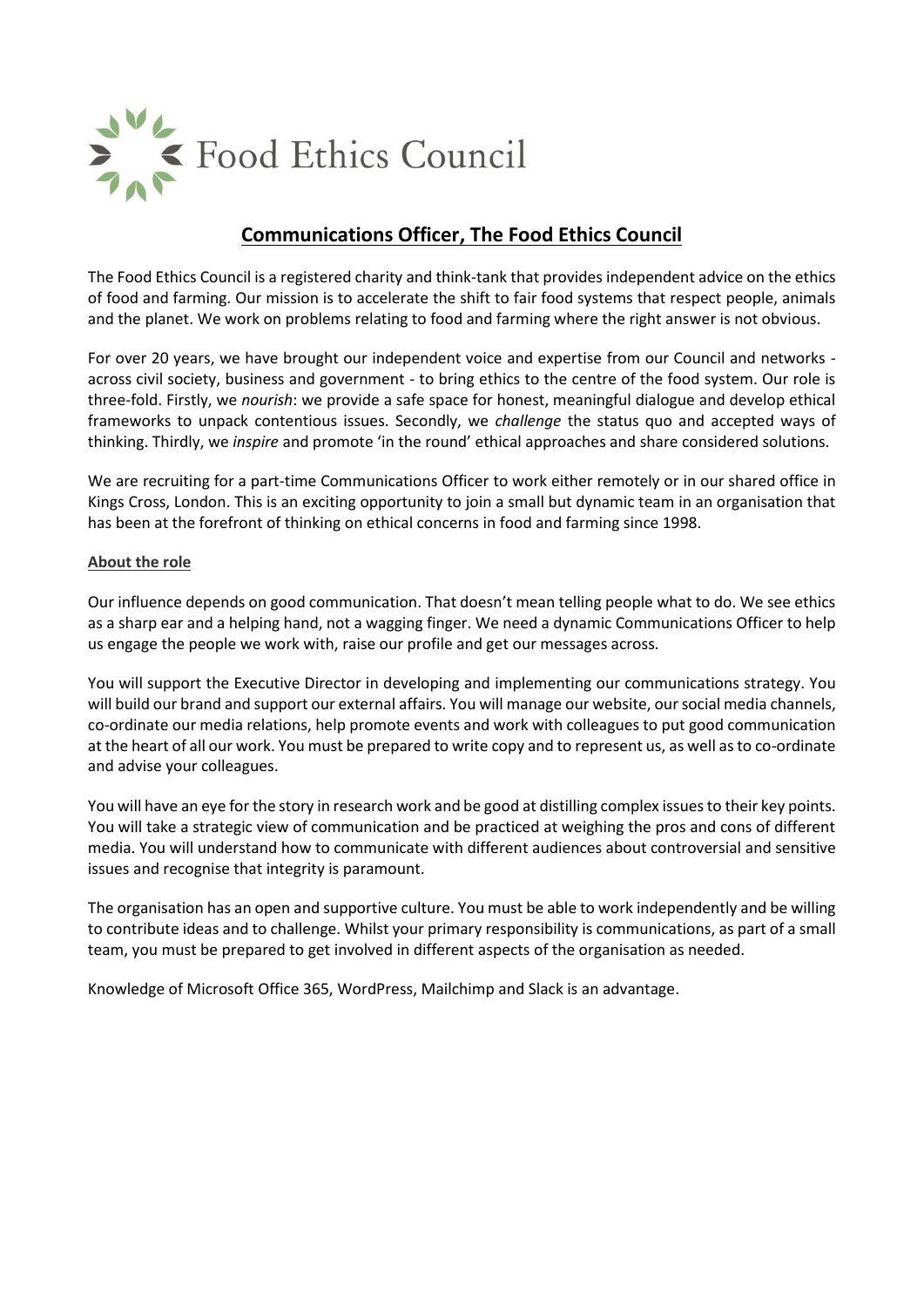## **Details**

**Salary:** £30,000-32,500 FTE (i.e. £21,000-£22,750 based on 26.25hrs/ week) depending on experience. In addition, we will pay a pension contribution of 4% of your basic pay per month (you will have to make minimum contributions in line with pensions law, unless you choose to opt out).

**Hours:** 26.25 hours per week (some flexibility on days)

**Location:** There is opportunity to work mainly in our shared office space at Impact Hub Kings Cross, central London – but with the opportunity to work remotely or from home as appropriate. Alternatively the role could be done remotely from anywhere in the UK.

**Right to work:** You will need to hold the necessary rights/ visa to work in the UK, the Food Ethics Council is not able to assist with applications for work permits.

**Closing date for applications:** 12pm (GMT) on Tuesday 8<sup>th</sup> March 2022. Interviews will be held virtually (via Zoom) on Thurs 17<sup>th</sup> March 2022.

#### **Preferred start date:** as soon as possible following interviews

The Food Ethics Council is an equal opportunities employer. We are committed to the principle of equal opportunities and we welcome applications from individuals, irrespective of their age, gender, ethnicity, disability, sexual orientation, gender identity, socio-economic background, religion and/or belief. We are happy to discuss and consider flexible working at the point of hire.

## **To apply for this role**

When applying, please send an e-mail - with 'APPLICATION: COMMUNICATIONS OFFICER in the title of the e-mail - to [info@foodethicscouncil.org.](mailto:info@foodethicscouncil.org) Please include:

#### - **Your CV (no more than 2 pages)** and

- **A covering letter (maximum 2 pages)**, which explains, including examples, how you meet the person specification. Also **please specify if you want to be considered under the Guaranteed Interview Scheme**, noting that an interview is guaranteed only if you are from a minority ethnic group and if you meet the essential criteria for the role, as outlined below.

*We want to work together to combat the structural causes of injustice in food and farming. We warmly and actively encourage applications from people from diverse backgrounds. We recognise that candidates from Black, Asian and Minoritised-Ethnic backgrounds are under-represented in our organisation and that there are often additional barriers present for people from these groups when applying for roles in the charity sector and beyond. We are committed to taking positive action to expand the diversity of our staff team, and if you meet the essential criteria for a role and are from a minority ethnic group, you'll be guaranteed a first stage interview. It is important to note that this scheme guarantees an interview for candidates who meet the minimum criteria and tell us that they'd like to be considered under the scheme. The selection decision at interview will be based on the most suitable candidate, regardless of any protected characteristic.*

*Note: Candidates short-listed for interview will be notified directly.*